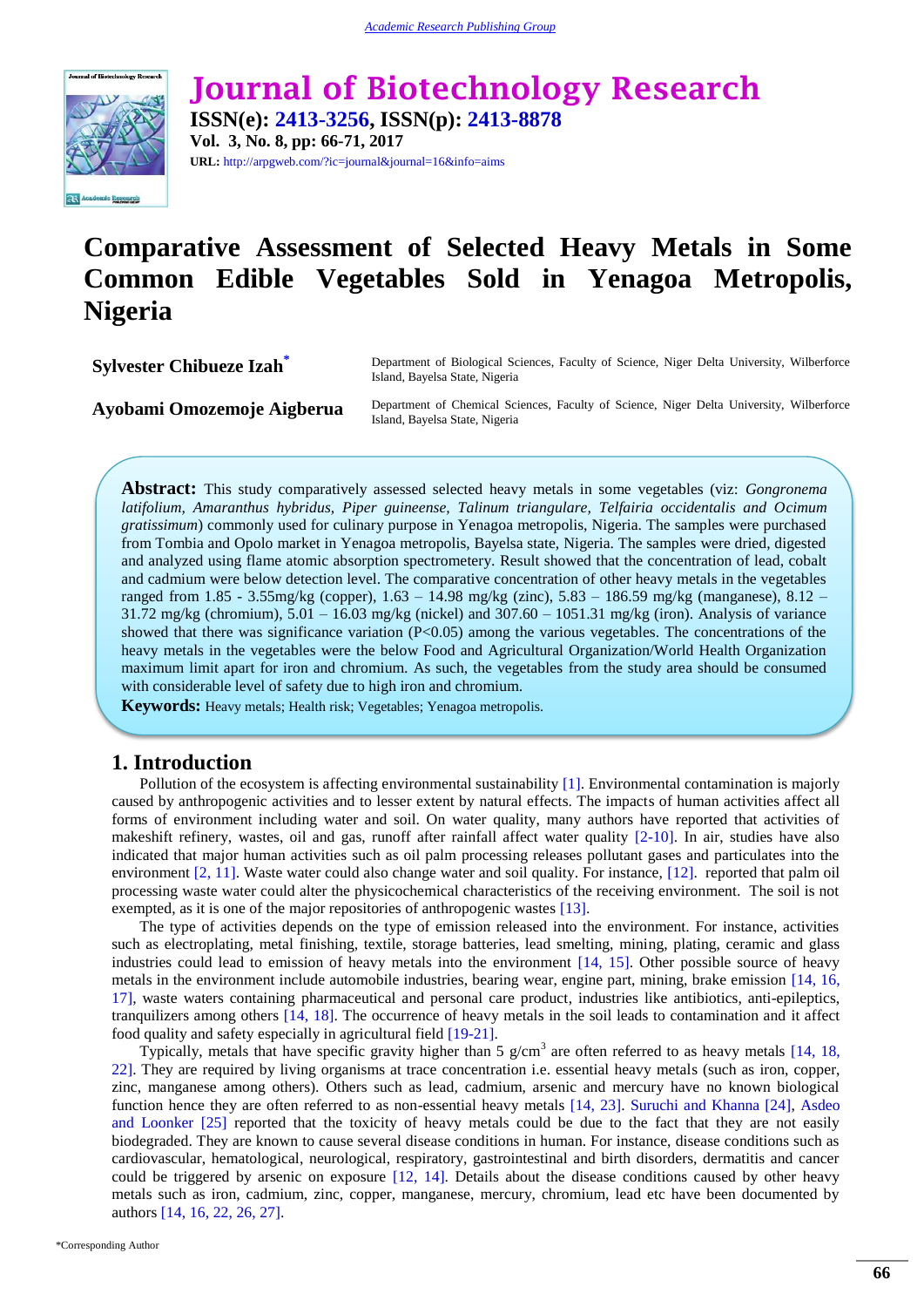Heavy metals are known to bioaccumlate in biological diversity including animals such as fisheries [\[20,](#page-4-15) [28-30\]](#page-4-16) and plants [\[31\]](#page-4-17). The uptake mechanism of heavy metal from the environment by plants varies depending on the exposure route. One major means through which plant uptake heavy metals is through the root of plants [\[24\]](#page-4-11). The metals will then bioaccumulate in different parts of the plants including leaves, shoot, fruit, flowers, root etc. As such, consumption of vegetables that contain high concentration of heavy metals in their edible part could pose a health risk challenge to the consumers [\[20,](#page-4-15) [32,](#page-4-18) [33\]](#page-4-19).

Green vegetables are known to have high nutritional benefits [\[32\]](#page-4-18). Vegetables contain several constituents including carbohydrate, fat and oil, protein, amino acids, lipids, water, sugar, energy, vitamins and minerals [\[24,](#page-4-11) [34,](#page-5-0) [35\]](#page-5-1). As such, they are a major source of diet [\[1,](#page-3-0) [32\]](#page-4-18).

Several studies have reported the level of heavy metals in some common vegetables consumed in different part of Nigeria [\[1,](#page-3-0) [23,](#page-4-10) [27,](#page-4-14) [32,](#page-4-18) [34-38\]](#page-5-0). However, information about the heavy metals in vegetables used for culinary purpose such as *Gongronema latifolium, Amaranthus hybridus, Piper guineense, Talinum triangulare, Telfairia occidentalis, Ocimum gratissimum* in Yenagoa metropolis, Nigeria is scanty in literature. Therefore, this study determines the comparative assessment of heavy metals mostly used for culinary purpose in Yenagoa metropolis, Nigeria.

# **2. Materials and Methods**

#### **2.1. Study Area**

Yenagoa is the capital of Bayelsa state. Bayelsa state lies in the sedimentary basin and fishing is a major occupation of the indigenous people. Yenagoa is a fast developing city with few industries and several business activities. The region is prone to flooding and has a high water table. Waste in the area is poorly managed. Several types of wastes including municipal, market and sewage are discharged directly into the Epie creek by most residents aligning the creek. The temperature and relative humidity in the area varies between  $24 - 37^{\circ}$ C and  $50 - 95\%$ respectively all year round.

#### **2.2. Field Sampling**

The vegetables including *Gongronema latifolium, Amaranthus hybridus, Piper guineense, Talinum triangulare, Telfairia occidentalis and Ocimum gratissimum* was purchased from Tombia and Opolo market in Yenagoa metropolis, Bayelsa state, Nigeria. The samples were transported to the laboratory using polyethylene vials.

#### **2.3. Sample Preparation**

The samples were prepared and digested following the wet oxidation method using perchloric acid [\[39-41\]](#page-5-2). A total of 1.0g of the grounded samples was weighed into 125ml Erlenmeyer flask. 4ml, 25ml and 2ml of perchloric acid, nitric acid and sulphuric acid was added under fume hood. The mixture was moderately heated. The heating continued until dense fumes appeared. The heated mixture was allowed to cool and then 45ml of distilled water was added and then boiled for 30 minutes at moderate heat. The mixture was cooled and filtered into 100ml volumetric flask. The mixture was making up by adding distilled water.

#### **2.4. Heavy Metal Determination**

The heavy metal content of the digested vegetables were determined using flame atomic absorption spectrometery (FAAS) (Model: GBC Avanta PM A6600) at varying wave length including 213.9nm, 324.70nm, 232.0nm, 248.3nm, 279.5nm, 357.90nm, 228.8nm, 217.00nm and 240.70nm for zinc, copper, nickel, iron, manganese, chromium, cadmium, lead and cobalt respectively.

#### **2.5. Statistical Analysis**

SPSS software was used to carry out the statistical analysis. The data were expressed as Mean  $\pm$  standard deviation. A one-way analysis of variance was carried out at  $P = 0.05$ , and Duncan multiple range test statistics was used to determine the source of the observed variation. Detectable metals were correlated using Spearman rho correlation matrix.

# **3. Results and Discussion**

[Table 1](#page-2-0) presents the concentration of selected heavy metals in some commonly consumed vegetables sold in Yenagoa metropolis, Bayelsa state, Nigeria, while the spearman rho correlation is presented in [Table 2.](#page-2-1) Among all the heavy metal analyzed lead, cadmium and cobalt were not detected. This suggests that no potential health risk accrued to lead, cadmium and cobalt in the consumption of the vegetables. Among the detected heavy metals including copper, zinc, manganese, iron, chromium and nickel, there was significant difference among the various vegetables for each of the metals.

The variation in the heavy metal contents could be due to the differences in bioaccumulation of plants and the industrial activities releasing heavy metals into the environment where they were cultivated. Moreover, the variation among the various plant species could be due to differences in their biochemical constituents as well as the ability to accumulate heavy metals. Dan*[, et al.](#page-5-0)* [34] reported that bioaccumulation and uptake by plants depends on the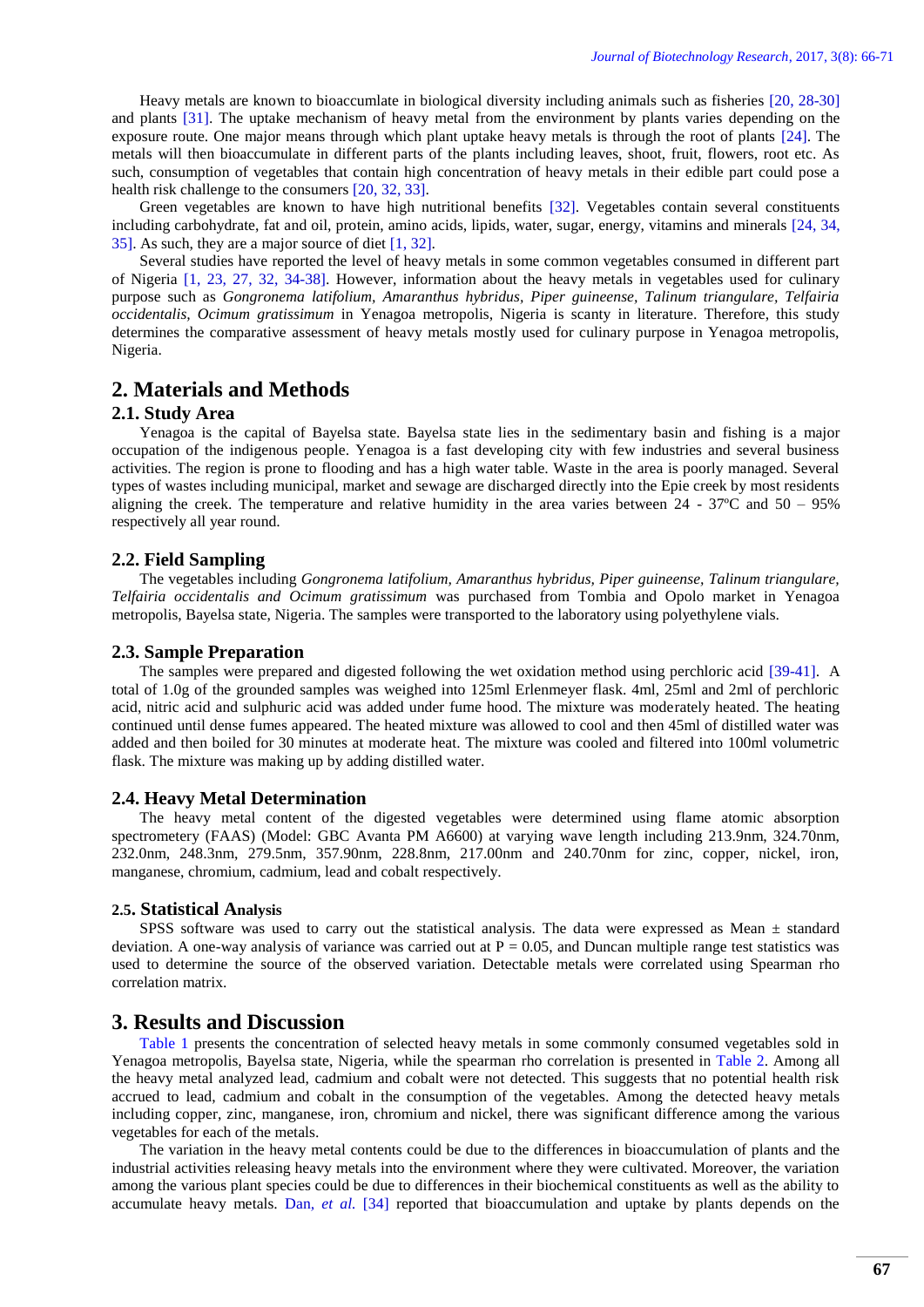morpho-physiological nature of the vegetables as well as natural variables (such as direct atmospheric deposition of metals on the leaves surfaces of vegetables by dust, air and rainfall). Furthermore, [Umar and Salihu \[27\]](#page-4-14) reported that different plants have different potential for the uptake of elements from the soil. In addition, plant could also accumulate heavy metals through the root of vegetables cultivated in heavy metals laden areas [\[41\]](#page-5-3).

Furthermore, the concentration of copper among the vegetables were significantly different (P<0.05), ranging from 1.85 - 3.55 mg/kg. Copper concentration among the various plants was in the order: *Gongronema latifolium < Amaranthus hybridus ≤ Piper guineense ≤ Talinum triangulare ≤ Telfairia occidentalis < Ocimum gratissimum.* Copper showed a significant relationship with zinc ( $r=0.523$  P< 0.05) and iron ( $r=0.777$ , P< 0.01) and negatively correlated with manganese  $(r = -0.676, P < 0.01)$  [\(Table 2\)](#page-2-1). The concentration of copper reported among the various vegetables is lower than the permissible limit. FAO/WHO maximum limit of copper in vegetables is 73.0 mg/kg [\[23\]](#page-4-10). [Umar and Salihu \[27\]](#page-4-14) also reported WHO MPL of copper in spices as 50mg/kg. The findings of this study suggest that no health risk of copper in the consumption of common vegetables in Yenagoa metropolis, Nigeria.

<span id="page-2-0"></span>

| <b>Table-1.</b> Level of selected neavy metals in some commonly consumed vegetables sold in Yenagoa metropolis, Nigeria |                    |                    |                    |                    |                     |                       |  |  |  |  |
|-------------------------------------------------------------------------------------------------------------------------|--------------------|--------------------|--------------------|--------------------|---------------------|-----------------------|--|--|--|--|
| <b>Vegetables</b>                                                                                                       | Copper,            | Zinc,              | Manganese,         | Chromium,          | Nickel,             | Iron,                 |  |  |  |  |
|                                                                                                                         | mg/kg              | mg/kg              | mg/kg              | mg/kg              | mg/kg               | mg/kg                 |  |  |  |  |
| Amaranthus                                                                                                              | $2.47 \pm 0.23b$   | $13.09 \pm 0.35e$  | $41.46 \pm 0.09c$  | $8.08 \pm 1.60a$   | $5.36 \pm 0.24a$    | $307.60 \pm 2.38a$    |  |  |  |  |
| hybridus                                                                                                                |                    |                    |                    |                    |                     |                       |  |  |  |  |
| Ocimum                                                                                                                  | $8.62 \pm 0.24e$   | $14.98 \pm 0.68$ f | $35.31 \pm 0.05b$  | $37.07 \pm 6.38c$  | $16.03 \pm 2.71c$   | $1051.31 \pm 109.57e$ |  |  |  |  |
| gratissimum                                                                                                             |                    |                    |                    |                    |                     |                       |  |  |  |  |
| Telfairia                                                                                                               | $3.65 + 0.03d$     | $7.34 + 1.13d$     | $25.83 \pm 0.71a$  | $8.12 \pm 0.96a$   | $6.89 \pm 1.58a$    | $589.21 \pm 17.03c$   |  |  |  |  |
| occidentalis                                                                                                            |                    |                    |                    |                    |                     |                       |  |  |  |  |
| Gongronema                                                                                                              | $1.85 \pm 0.61a$   | $1.63 \pm 0.57a$   | 186.59±0.46f       | $31.72 \pm 0.26c$  | $12.79 + 2.06h$     | $495.34 \pm 5.72b$    |  |  |  |  |
| latifolium                                                                                                              |                    |                    |                    |                    |                     |                       |  |  |  |  |
| Piper                                                                                                                   | $3.03 \pm 0.31$ bc | $5.32+0.57c$       | $67.53 \pm 0.75e$  | $8.66 \pm 1.05a$   | $5.01 \pm 0.90a$    | $427.18 \pm 4.15b$    |  |  |  |  |
| guineense                                                                                                               |                    |                    |                    |                    |                     |                       |  |  |  |  |
| Talinum                                                                                                                 | $3.55 \pm 0.26$ cd | $3.52 \pm 0.26b$   | $48.17 \pm 3.13$ d | $21.47 \pm 3.89$ b | $14.65 \pm 0.14$ bc | 747.52±11.49d         |  |  |  |  |
| triangulare                                                                                                             |                    |                    |                    |                    |                     |                       |  |  |  |  |

**Table-1.** Level of selected heavy metals in some commonly consumed vegetables sold in Yenagoa metropolis, Nigeria

<span id="page-2-1"></span>Data is expressed as mean $\pm$  standard deviation; Different letters along the column indicate significance variation (P<0.05) according to Duncan Multiple range test statistics

| <b>Parameters</b> | <b>Copper</b> | Zinc        | <b>Manganese</b> | <b>Chromium</b> | <b>Nickel</b> | Iron |
|-------------------|---------------|-------------|------------------|-----------------|---------------|------|
| Copper            | 1.000         |             |                  |                 |               |      |
| Zinc              | 0.523         | 1.000       |                  |                 |               |      |
| Manganese         | $-0.676***$   | $-0.771$ ** | 1.000            |                 |               |      |
| Chromium          | 0.232         | $-0.067$    | 0.174            | 1.000           |               |      |
| Nickel            | 0.360         | $-0.090$    | 0.022            | $0.810***$      | 1.000         |      |
| Iron              | $0.777***$    | 0.121       | $-0.350$         | $0.649***$      | $0.742***$    | .000 |

**Table-2.** Spearman's rho (r)of the heavy metals detected among the various vegetables sold in Yenagoa metropolis, Nigeria

\*. Correlation is significant at the 0.05 level (2-tailed).

\*\*. Correlation is significant at the 0.01 level (2-tailed).

The concentration zinc among the vegetables were significantly different (P<0.05), ranging from  $1.63 - 14.98$ mg/kg. Zinc concentration among the various vegetables were in the order; *Gongronema latifolium < Talinum triangulare<Piper guineense < Telfairia occidentalis < Amaranthus hybridus < Ocimum gratissimum.* Zinc showed a negative significant relationship with manganese  $(r = -0.771, P < 0.01)$  (Table 2). The level of zinc reported among the various vegetables in this study is lower than the permissible limit. FAO/WHO maximum limit of zinc in vegetables as 100.0 mg/kg [\[23\]](#page-4-10)[.Umar and Salihu \[27\]a](#page-4-14)lso reported WHO MPL of zinc in spices as 100.0mg/kg. The findings of this study suggest no potential health risk associated with zinc in the consumption of common vegetables in Yenagoa metropolis, Nigeria.

The concentration of manganese in the various vegetables under study ranged from 5.83 – 186.59 mg/kg. Basically there was significant difference  $(P<0.05)$  among the various vegetables. Manganese concentration among the various vegetables were in the order; *Telfairia occidentalis < Ocimum gratissimum < Amaranthus hybridus < Talinum triangulare< Piper guineense < Gongronema latifolium.* Manganese plays essential roles in the body. For instance it acts as a cofactor and catalyst to several enzymatic activities during the synthesis of fatty acids, cholesterol, mucopolysaccharide and glycoproteins synthesis [\[27\]](#page-4-14). Deficiency in the body leads to skeletal and muscular coordination abnormalities and impairment of glucose tolerance factor [\[27\]](#page-4-14). Furthermore, excess concentration could lead to Neurological disorder [\[42\]](#page-5-4).

The level of chromium among the vegetables ranged from  $8.12 - 31.72$  mg/kg. There was significant variation (P<0.05) among the various vegetables. Chromium level among the various vegetables were in the order; *Telfairia occidentalis = Piper guineense = Amaranthus hybridus < Talinum triangulare < Ocimum gratissimum = Gongronema latifolium.* Chromium showed significant relationship with nickel (r=0.810, P< 0.01) and iron  $(r=0.649, P<0.01)$  [\(Table 2\)](#page-2-1). The level of chromium reported among the various vegetables in this study is higher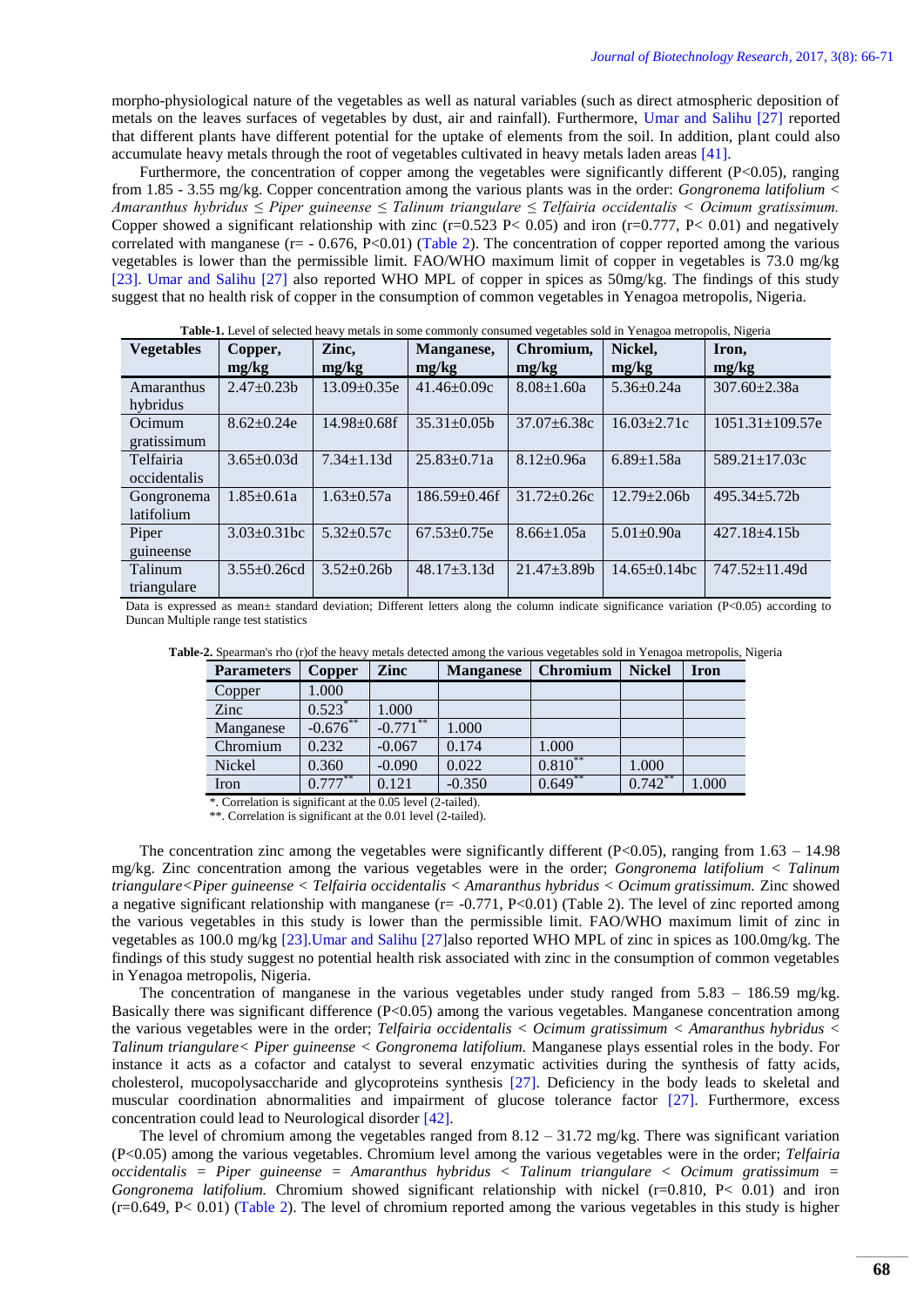than the permissible limit. [Dio and Madusolumuo \[23\]](#page-4-10) reported FAO/WHO maximum limit of chromium in vegetables as 0.10 mg/kg. This suggests potential health risk associated with chromium in the consumption of the vegetables under study. Chromium typically plays an essential role in biosynthesis of glucose tolerance factor in the body [\[14,](#page-4-3) [43\]](#page-5-5) and as such they are essential metals. Authors have variously reported that chromium have deleterious effects in human body when the concentration exceeds permissible limits. Some of the notable pathological effects includes liver and kidney damage, cancer, nose and breathing problems [\[14,](#page-4-3) [16,](#page-4-5) [22,](#page-4-9) [26\]](#page-4-13).

The concentration of nickel among the vegetables ranged from  $5.01 - 16.03$  mg/kg. There was significant variation (P<0.05) among the various vegetables. Nickel level among the various vegetables were in the order; *Telfairia occidentalis = Piper guineense = Amaranthus hybridus < Talinum triangulare ≤ Gongronema latifolium ≤ Ocimum gratissimum.* Nickel showed positive significance relationship with iron (r=0.742, P< 0.01) (Table 2). The concentration of nickel reported among the various vegetables in this study is lower than the permissible limit. [Umar and Salihu \[27\]](#page-4-14) also reported WHO MPL of nickel in spices as 50.0mg/kg. This is an indication that no health risk is posed by nickel. Typically high concentration of nickel in the body could be extremely toxic and carcinogenic [\[14,](#page-4-3) [42\]](#page-5-4). Furthermore, at molecular level, it could substitute other metals in metal dependent enzyme which could lead to alteration in protein function [\[27\]](#page-4-14).

The concentration of iron in the various vegetables under study ranged from 307.60 – 1051.31 mg/kg. There was significant variation (P<0.05) among the various vegetables. Iron level among the various vegetables were in the order: *Amaranthus hybridus < Gongronema latifolium = Piper guineense < Telfairia occidentalis < Talinum triangulare < Ocimum gratissimum*. The concentration of iron exceeded the permissible limits. FAO/WHO maximum limit of zinc in vegetables as 425.0 mg/kg [\[23\]](#page-4-10). Furthermore, [\[27\]](#page-4-14) reported WHO MPL of zinc in spices as 300.0 mg/kg. The high iron concentration could be due to geology of the area. Iron has been variously reported in the environment of the Niger Delta in both soil and water. Iron plays an essential role in the body. Some of the notable role of iron in the body include oxygen transport, deoxyribonucleic acid synthesis, electron transport chain and regulation of cell growth and differentiation (biochemical/ metabolic processes) [\[12,](#page-4-1) [14,](#page-4-3) [44-46\]](#page-5-6) and formation of haemoglobin, transferrin, ferritin, and some iron-containing enzymes [\[12,](#page-4-1) [14,](#page-4-3) [47\]](#page-5-7). Since the concentration is higher than the desirable limits, the consumers may be at risk of iron related diseases. Some pathological effects associated with iron include sclerosis and long cancer [\[12,](#page-4-1) [14,](#page-4-3) [16\]](#page-4-5).

## **4. Conclusions**

This study comparatively assessed the level of heavy metals in the vegetables used for culinary purposes in the Yenagoa metropolis, Nigeria. The study showed that some of the heavy metals such as cadmium, lead and cobalt were not detected in the various vegetables. Furthermore, iron and chromium exceeded the permissible limit specified by FAO/WHO. Meanwhile, copper, zinc and nickel were within the permissible limit. However, the high iron levels may be due to the geology of the area. As such, caution should be exercised in the cultivation of these vegetables especially in contaminated sites/locations.

### **Author Contributions**

This paper was carried out by both authors. Author SC Izah conceived the idea, purchase the samples and Author AO Aigberua carried out the laboratory analysis. Author SC Izah carried the statistical analysis and wrote the initial draft. Author AO Aigberua edited the manuscript. Both authors read and approved the final manuscript.

## **Conflicts of Interest**

The authors declare no conflict of interest.

# **References**

- <span id="page-3-0"></span>[1] Adu, A. A., Oderinola, O. J., and Kusemiju, V., 2014. "Assessment of trace metal levels in commonly edible vegetables from selected markets in Lagos state, Nigeria." *Curr World Environ,* vol. 9, pp. 789–796.
- <span id="page-3-1"></span>[2] Gijo, A. H., Hart, A. I., and Seiyaboh, E. I., 2016. "The impact of makeshift oil refineries on the macroinvertebrates of the nun river estuary, Niger Delta, Nigeria." *Greener J. Biol. Sci.,* vol. 6, pp. 112-119.
- [3] Gijo, A. H., Hart, A. I., and Seiyaboh, E. I., 2017. "The impact of makeshift oil refineries on the physicochemistry of the sediments of the nun river estuary, Niger Delta, Nigeria." *Sky J. Soil Sci. Environ. Manage,*  vol. 6, pp. 19 –025.
- [4] Agedah, E. C., Ineyougha, E. R., Izah, S. C., and Orutugu, L. A., 2015. "Enumeration of total heterotrophic bacteria and some physico-chemical characteristics of surface water used for drinking sources in Wilberforce Island, Nigeria." *J. Environ.l Treat. Techniq,* vol. 3, pp. 28-34.
- [5] Ogamba, E. N., Izah, S. C., and Toikumo, B. P., 2015. "Water quality and levels of lead and mercury in Eichhornia crassipes from a tidal creek receiving abattoir effluent, in the Niger Delta, Nigeria." *Continental J. Environ. Sci.,* vol. 9, pp. 13–25.
- [6] Ogamba, E. N., Seiyaboh, E. I., Izah, S. C., Ogbugo, I., and Demedongha, F. K., 2015. "Water quality, phytochemistry and proximate constituents of Eichhornia crassipes from Kolo creek, Niger Delta, Nigeria." *Intern. J. Appl. Res. Technol,* vol. 4, pp. 77–84.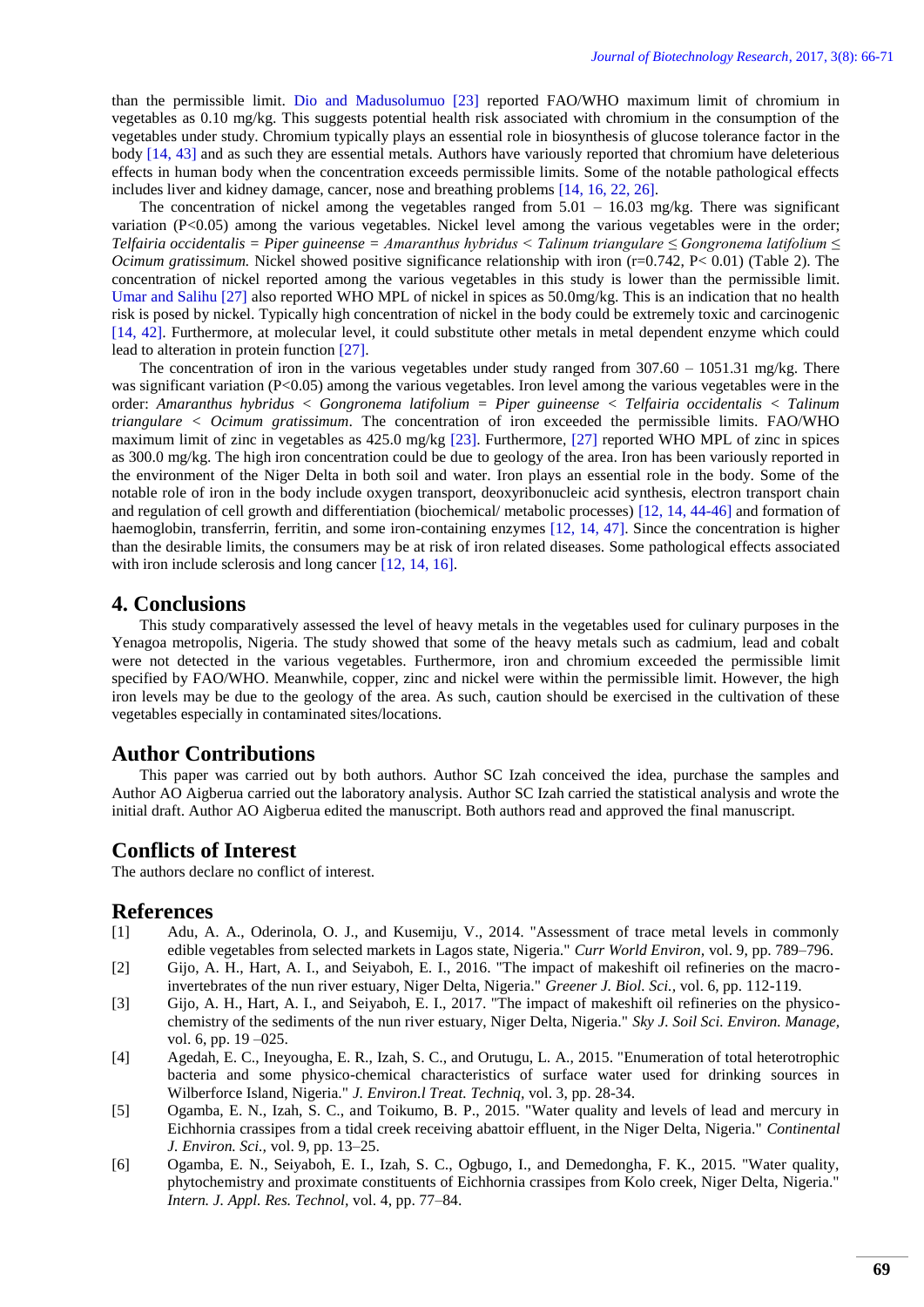- [7] Ogamba, E. N., Izah, S. C., and Oribu, T., 2015. "Water quality and proximate analysis of Eichhornia crassipes from River Nun, Amassoma Axis, Nigeria." *Res. J. Phytomed,* vol. 1, pp. 43–48.
- [8] Seiyaboh, E. I., Izah, S. C., and Oweibi, S., 2017. "Assessment of Water quality from Sagbama Creek, Niger Delta, Nigeria." *Biotechnol. Res.,* vol. 3, pp. 20-24.
- [9] Ben-Eledo, V. N., Kigigha, L. T., Izah, S. C., and Eledo, B. O., 2017. "Bacteriological quality assessment of epie creek, Niger delta region of Nigeria." *Intern. J. Ecotoxicol. Ecobiol In press,*
- [10] Ben-Eledo, V. N., Kigigha, L. T., Izah, S. C., and Eledo, B. O., 2017. "Water quality assessment of epie creek in yenagoa metropolis, Bayelsa State, Nigeria." *Arch. Curr, Res. Intern In press,*
- <span id="page-4-0"></span>[11] Ohimain, E. I. and Izah, S. C., 2013. "Gaseous emissions from a semi-mechanized oil palm processing mill in Bayelsa state, Nigeria." *Continental J. Water, Air Soil Poll,* vol. 4, pp. 15–25.
- <span id="page-4-1"></span>[12] Izah, S. C. and Srivastav, A. L., 2015. "Level of arsenic in potable water sources in Nigeria and their potential health impacts: A review." *J.Environ, l.Treat. Techniq,* vol. 3, pp. 15–24.
- <span id="page-4-2"></span>[13] Oti, W. J. O. and Nwabue, F. I., 2013. "Heavy metals effect due to contamination of vegetables from Enyigba lead mine in Ebonyi state, Nigeria." *Environ. Pollution,* vol. 2, pp. 19–26.
- <span id="page-4-3"></span>[14] Izah, S. C., Chakrabarty, N., and Srivastav, A. L., 2016. "A review on heavy metal concentration in potable water sources in nigeria: Human health effects and mitigating measures." *Exp. Health,* vol. 8, pp. 285–304.
- <span id="page-4-4"></span>[15] Foroughi, M., Najafi, P., and Toghiani, S., 2011. "Trace elements removal from waste water by Ceratophyllum demersum." *J. Appl. Sci. Environ Manage,* vol. 15, pp. 197–201.
- <span id="page-4-5"></span>[16] Muhammad, I., Ashiru, S., Ibrahim, I. D., Salawu, K., Muhammad, D. T., and Muhammad, N. A., 2014. "Determination of some heavy metals in wastewater and sediment of artisanal gold local mining site of Abare Area in Nigeria." *J. Environ. Treatment Techniq,* vol. 1, pp. 174-182.
- <span id="page-4-6"></span>[17] David, T. W., Awoh, D. K., and Essa, G. A., 2013. "Investigation of heavy metals in drinking water (sachet and bottled) in ago-Iwoye and environs, Ijebu North lga, Ogun state, Nigeria." *Scholarly J. Biotechnol,* vol. 2, pp. 1-6.
- <span id="page-4-7"></span>[18] Idris, M. A., Kolo, B. G., Garba, S. T., and Waziri, I., 2013. "Pharmaceutical industrial effluent: heavy metal contamination of surface water in Minna, Niger State, Nigeria." *Bull. Environ. Pharm. Life Sci.,* vol. 2, pp. 40-44.
- <span id="page-4-8"></span>[19] Guerra, F., Trevizam, A. R., Muraoka, T., Marcante, N. C., and Canniatti-Brazaca, S. G., 2012. "Heavy metals in vegetables and potential risk for human health." *Scientia Agricola,* vol. 69, pp. 54–60.
- <span id="page-4-15"></span>[20] Khan, Z. I., Ahmad, K., Ashraf, M., Parveen, R., Bibi, Z., and Mustafa, I., 2016. "Risk assessment of heavy metal and metalloid toxicity through a contaminated vegetable (Cucurbita maxima) from wastewater irrigated area: A case study for a site-specific risk assessment in Jhang, Pakistan." *Human and Ecological Risk Assessment: An International Journal,* vol. 22, pp. 86-98.
- [21] Khan, Z. I., Ahmad, K., Ashraf, M., Shoaib, N., Parveen, R., and Bibi, Z., 2016. "Assessment of toxicological health risk of trace metals in vegetables mostly consumed in Punjab, Pakistan." *Environmental Earth Sciences,* vol. 75, p. 433.
- <span id="page-4-9"></span>[22] Izah, S. C., Angaye, T. C. N., and Ohimain, E. I., 2016. "Environmental Impacts of Oil palm processing in Nigeria." *Biotechnol. Res.,* vol. 2, pp. 132-141.
- <span id="page-4-10"></span>[23] Dio, D. W. and Madusolumuo, M. A., 2017. "Heavy metal content of vegetables grown near lake Geriyo, Yola, Adamawa state, Nigeria." *Innovat Intern. J. Med. Pharm. Sci.,* vol. 2, pp. 15–17.
- <span id="page-4-11"></span>[24] Suruchi and Khanna, P., 2011. "Assessment of Heavy metal contamination in different vegetables grown in and around Urban areas." *Res. J. Environ. Toxicol,*
- <span id="page-4-12"></span>[25] Asdeo, A. and Loonker, S., 2011. "A comparative analysis of trace metals in vegetables." *Res. J. Environ. Toxicol,* vol. 5, pp. 125–132.
- <span id="page-4-13"></span>[26] Izah, S. C., Inyang, I. R., Angaye, T. C. N., and Okowa, I. P., 2017. "A review of heavy metal concentration and potential health implications in beverages consumed in Nigeria." *Toxics,* vol. 5, pp. 1-15.
- <span id="page-4-14"></span>[27] Umar, M. A. and Salihu, Z. O. O., 2014. "Heavy metals content of some species available within FCT-Abuja, Nigeria." *Intern. J. Agric. Food Sci.,* vol. 4, pp. 66–74.
- <span id="page-4-16"></span>[28] Ogamba, E. N., Izah, S. C., and Isimayemiema, F., 2016. "Bioaccumulation of heavy metals in the gill and liver of a common Niger Delta wetland fish, Clarias garepinus." *Bri. J. Appl. Res.,* vol. 1, pp. 17–20.
- [29] Ogamba, E. N., Izah, S. C., and Ofoni-Ofoni, A. S., 2016. "Bioaccumulation of Chromium, Lead and Cadmium in the bones and tissues of Oreochromis niloticus and Clarias camerunensis from Ikoli creek, Niger Delta, Nigeria." *Adv. Sci. J. Zool,* vol. 1, pp. 13–16.
- [30] Ogamba, E. N., Ebere, N., and Izah, S. C., 2017. "Levels of lead and cadmium in the bone and muscle tissues of Oreochromis niloticus and Clarias camerunensis." *EC Nutr.,* vol. 7, pp. 117–123.
- <span id="page-4-17"></span>[31] Ahmad, K., Khan, Z. I., Ashfaq, A., Khan, A., Shad, H. A., and Sher, M., 2015. "Assessment of metals and metalloids in vegetable crop irrigated with domestic wastewater in peri-urban areas of Khushab city, Pakistan." *Fresenius Env Bull,* vol. 10, pp. 3404-3408.
- <span id="page-4-18"></span>[32] Otitoju, O., Akpanabiatu, M. I., Otitoju, G. T. O., Ndem, J. I., and Uwah, A. F., 2012. "Heavy metal contamination of green leafy vegetable gardens in Itam road contruction site in Uyo, Nigeria." *Res. J. Environ. Earth Sci.,* vol. 4, pp. 371-375.
- <span id="page-4-19"></span>[33] Usubalieva, A., Batkibekova, M., Hintelmann, H., and Judge, R., 2013. "The content of zinc, copper, lead and cadmium in some vegetables of Kyrgyzstan." *Pak. J. Food Sci.,* vol. 23, pp. 189–193.